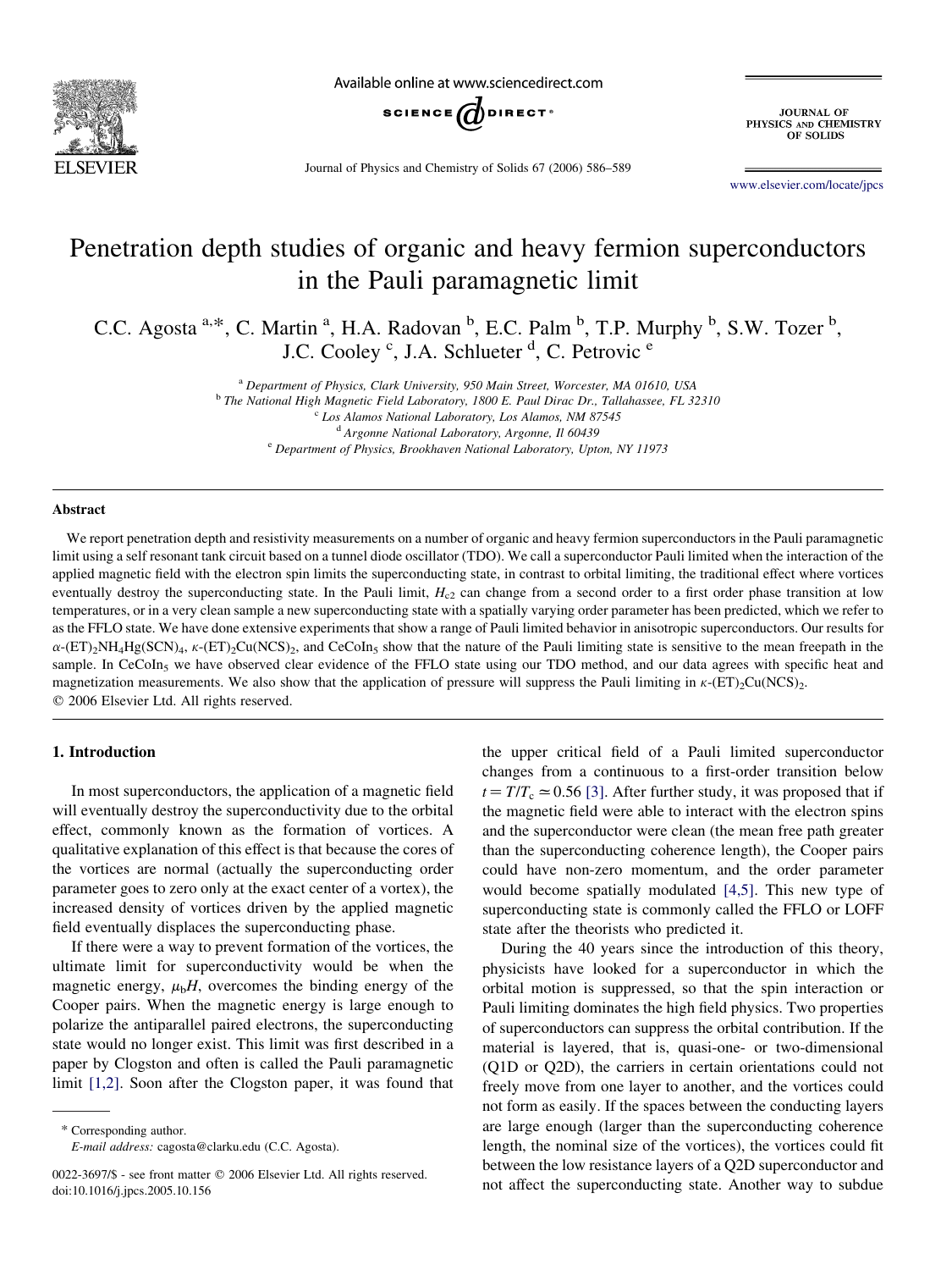<span id="page-1-0"></span>the orbital motion of the quasiparticles is to increase their effective mass. This effect is well known by many physicists who have measured the slope of the critical field versus temperature in the superconducting phase diagram. This slope is determined by the effective mass of the quasiparticles, and the larger the effective mass, the greater the slope near  $T_c$ , and the higher the critical fields for a given  $T_c$ .

Given these two suggestions, the search for Pauli limited superconductors has focused on two types of materials; the highly anisotropic organic superconductors and the heavy fermion superconductors. The cuprates, although highly anisotropic, are intrinsically dirty, and therefore are not good candidates. Ideally, we should be able to measure a few critical parameters that will indicate if a material is in the Pauli limit at low temperatures or in more interesting cases has an FFLO state. The two critical parameters are the Maki [\[3\]](#page-3-0) parameter state. The two critical parameters are the Maki [3] parameter  $\alpha = \sqrt{2}H_{Q}^{0}/H_{P}$ , where  $H_{p}$  is the Pauli limiting field,  $H_{Q}^{0} =$  $0.7T_c \frac{dH_c}{dT} \big|_{T_c}$  is the orbital critical field [\[3\],](#page-3-0) and r, a measure of how clean the system is. Most of these parameters come from routine measurements. In the ratio  $r=\ell/\xi$ ,  $\ell$  the mean free path can be calculated from the scattering time and the Fermi velocity. These values are in turn related to the Dingle temperature,  $T<sub>D</sub>$ , the Fermi energy, and the effective mass, which can all be measured by Shubnikov-de Haas (SdH) or de Haas-van Alphen oscillations. The other necessary parameter for finding r is the superconducting coherence length,  $\xi$ , which is found from the measurement of  $H_{c2}$  versus temperature.

The value of the Pauli limit is problematic because it is a difficult quantity to determine. For a BCS superconductor,  $H_p$ is simply 1.84  $T_c$ , where  $H_p$  is in tesla and  $T_c$  is in kelvin. However, the BCS approximation is poor for organic superconductors and useless for heavy fermions. Our solution to this problem has been to use a calculation suggested by McKenzie [\[7,8\]](#page-3-0) that uses specific heat data near the superconducting transition to calculate the condensation energy,  $U_{\rm C}$ , and the electron susceptibility,  $\chi_e$ , to find to  $H_p$  via,

$$
U_{\rm c} = \frac{\mu_0}{2} \chi_{\rm e} H_{\rm P}^2,\tag{1}
$$

where  $\chi_e$  is the Pauli paramagnetic susceptibility. We further argue that although  $U_c$  can be found by the specific heat jump at  $T_c$ ,  $\chi_e$  is not easily measured. In many cases, Landau diamagnetism or the contributions of inner core electrons augment the susceptibility measurement and obscure the measurement of  $\chi_e$ . This being the case we propose that Wilson's ratio can be used to find  $\chi_e$  from the Sommerfeld constant  $\gamma = C/T$ , where C is the specific heat [\[9,10\].](#page-3-0)

Assuming that we have found good values for  $H_P$ ,  $H_{c2}^0$ ,  $\ell$ , and  $\xi$ , we will be able to predict which materials will exhibit Pauli limiting effects or the FFLO state. Gruenberg and Gunther [\[17\]](#page-3-0) claim that if the Maki parameter  $\alpha > 1.8$ , an FFLO state is possible, or  $H_{c2}$  could become a first-order transition below  $t=0.55$ .  $H_{c2}$  is normally a second-order transition in type II superconductors. Although Ref. [\[17\]](#page-3-0) has certain assumptions that are only valid for BCS superconductors, this threshold is useful for the purpose of comparing different materials. The parameters described in this section are listed for a few superconductors of interest in Table 1.

#### 2. Experimental

The critical fields and resistivity measurements reported and referenced here all were based on penetration depth measurements made with a tunnel diode oscillator (TDO) [\[18,19\].](#page-3-0) The TDO offers the advantage of not requiring contacts on the sample, and therefore, eliminates problems like contact resistance and additional stress. The experiments were carried out at frequencies between 53 and 1200 MHz. For small changes in frequency the frequency shift is proportional to the London penetrationdepth or the skin depth depending on whether the sample is in the superconducting or the metallic state. The oscillating magnetic field of the coil was always oriented perpendicular to the conducting planes, so that the penetration depths, and the resistivity measured in the normal state, are in-plane values.

# 3. Data

In [Fig. 1](#page-2-0) we show the critical fields for three different materials all scaled by their critical temperatures and Pauli limiting fields. Starting with  $\alpha$ -(ET)<sub>2</sub>NH<sub>4</sub>Hg(SCN)<sub>4</sub>, it is clear that this material is Pauli limited. Its critical field follows the that this material is Pauli fiffified. Its critical field follows the functional form  $\sqrt{1-T/T_c}$  for  $t > 0.5$ , which is the same temperature dependence as the superconducting energy gap [\[20,21\].](#page-3-0) This should be true, because as Clogston pointed out, in a Pauli limited superconductor  $H_{c2}$  should be found when the Zeeman energy of the electrons is equal to the superconducting energy gap. At low temperatures,  $t < 0.5$ , the energy gap does not change appreciably and thus the critical field does not change either.

Table 1

These parameters will help determine which materials are good candidates for a first-order  $H_{c2}$  transition or the FFLO state

| Sample                                                           | $H_{c2}^0$ (T) | $H_P(T)$   | $\alpha$ | $\ \xi\ $ (Å) | $\ell(A)$ | $r = \ell/\xi$ |
|------------------------------------------------------------------|----------------|------------|----------|---------------|-----------|----------------|
| CeCoIn <sub>5</sub>                                              | 45 $[11]$      | $7.3$ [12] | 6.1      | 44            | 1800      | 41             |
| $CeCoIn5$ $\perp$                                                |                | 4.8        | 3.7      | 44            | 1500      | 34             |
| $\alpha$ -(ET) <sub>2</sub> NH <sub>4</sub> Hg(SCN) <sub>4</sub> | $>12$ [19]     | $2.1$ [13] | > 5.7    | 628           | 600 [19]  | 0.96           |
| $\kappa$ -(ET) <sub>2</sub> Cu(NCS) <sub>2</sub>                 | $>47$ [15,16]  | 19.5 [14]  | >2.4     | 60            | 720       | 12             |
| $\kappa$ -(ET) <sub>2</sub> Cu(NCS) <sub>2</sub> 1.75 kbar       | $>11$ [24]     | $4.5$ [24] | > 3.5    | 363           | 600       | 1.7            |

 $H_{c2}$  is the extrapolated value from the slope near  $T_c$  times 0.7 [\[6\]](#page-3-0). For  $\kappa$ -(ET)<sub>2</sub>Cu(NCS)<sub>2</sub> or other Pauli limited superconductors the slope near  $T_c$  is not related to the coherence length and  $H_{c2}^{\parallel}$  is estimated from  $H_{c2}^{\perp}$  and the anisotropy of the London penetration depth [\[29\]](#page-3-0). To be consistent, we always compare  $\ell$  and  $\xi$  in the parallel direction (in the conducting planes) to calculate r. The mean free path for  $\kappa$ -(ET)<sub>2</sub>Cu(NCS)<sub>2</sub> under pressure is estimated.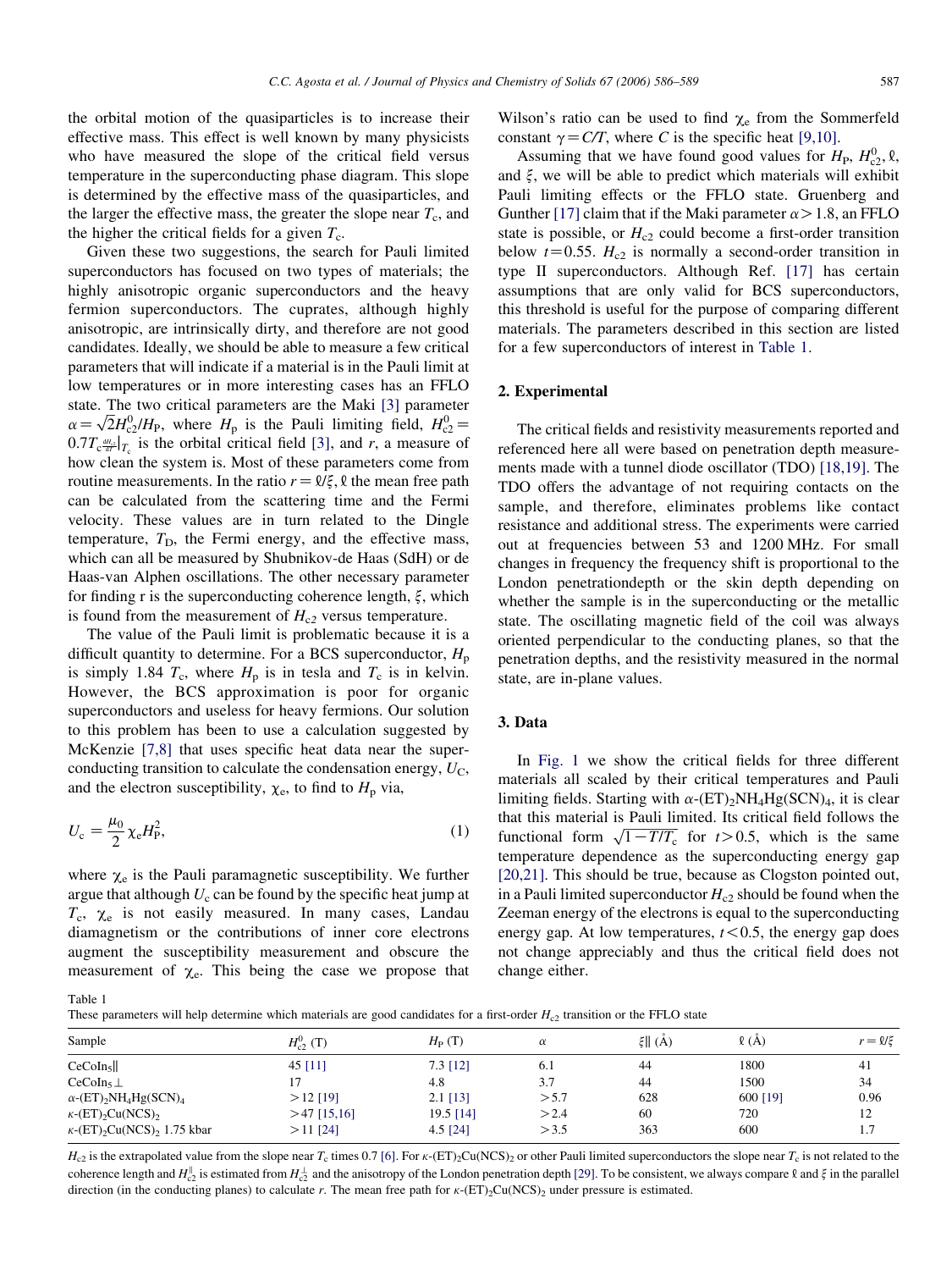<span id="page-2-0"></span>

Fig. 1. The critical fields with the magnetic field oriented parallel to the conducting planes of  $\alpha$ -(ET)<sub>2</sub>NH<sub>4</sub>Hg(SCN)<sub>4</sub> [\[18\],](#page-3-0)  $\kappa$ -(ET)<sub>2</sub>Cu(NCS)<sub>2</sub> [\[22,23\]](#page-3-0) and this work,  $\kappa$ -(ET)<sub>2</sub>Cu(NCS)<sub>2</sub> at 1.75 kbar[\[24\],](#page-3-0) and CeCoIn<sub>5</sub> [\[9\]](#page-3-0) as a function of temperature.

At the other extreme is CeCoIn<sub>5</sub>. This material is most interesting because it shows evidence of the FFLO state [\[26,27,](#page-3-0) [9\]](#page-3-0) in addition to exceeding the Pauli Limit and having a first order  $H_{c2}$  transition when  $t < 0.5$ . It also follows the BCS gap equation well at high temperatures, although the high equation well at high temperatures, annough the ingite<br>temperature region does not follow  $\sqrt{1 - T/T_c}$  quite as well as  $\alpha$ -(ET)<sub>2</sub>NH<sub>4</sub>Hg(SCN)<sub>4</sub>, but it is possible that our calculation of  $H_P$  may be slightly off. The critical field of  $\kappa$ -(ET)<sub>2</sub>.  $Cu(NCS)<sub>2</sub>$  exceeds the Pauli limit, and the phase transition becomes first order below  $t=0.4$ . The contrast with CeCoIn<sub>5</sub>is that, using the same experimental method, there is no evidence in our data for the FFLO state down to 50 mK [\[25\],](#page-3-0) as has been claimed by others [\[28\].](#page-3-0) It is interesting to note that by increasing the pressure on  $\kappa$ -(ET)<sub>2</sub>Cu(NCS)<sub>2</sub> the phase diagram looks more similar to  $\alpha$ -(ET)<sub>2</sub>NH<sub>4</sub>Hg(SCN)<sub>4</sub>. The main effect of increasing the pressure is the suppression of  $T_c$  and  $H_{c2}$  and the correlated increase in the coherence length.

For all of these materials  $\alpha > 1.8$ , which according to Ref. [\[17\]](#page-3-0) suggests that all of these materials are Pauli limited. The parameter that is most different between materials is  $r$ , and this suggests that the relative mean free path is the most important parameter that determines the details of the Pauli limited state. Notice that the two materials which have  $r>10$  exceed the Pauli limit, and the materials with  $r < 10$  show no change in  $H_{c2}$ below  $t < 0.5$ . This being said it is important to check the origins and accuracy of  $\ell$  and  $\xi \cdot \xi$  comes from critical field measurements, and can be estimated by the slope of  $H_{c2}$  versus  $T$  near  $T_c$ . In the parallel direction this method is valid only if the temperature is above  $T^*$  [\[29\].](#page-3-0) Below  $T^*$  layers in the superconductor become Josephson coupled, the superconductor is Pauli limited and the coherence length is not related to  $H_{c2}$ . For highly 2D superconductors such as  $\kappa$ -(ET)<sub>2</sub>Cu(NCS)<sub>2</sub> and  $\alpha$ -(ET)<sub>2</sub>NH<sub>4</sub>Hg(SCN)<sub>4</sub>,  $\xi$  perpendicular can be calculated by using  $H_{c2}^{\perp}$  and the anisotropy as found by measuring the anisotropy of the London penetration depth.

The mean free path can also be difficult to estimate. One pitfall which affects the measurement of  $\ell$  for  $\kappa$ -(ET)<sub>2-</sub>  $Cu(NCS)<sub>2</sub>$  is that the measurement of  $T<sub>D</sub>$  can be underestimated due to the presence of magnetic breakdown. A recent correction to this problem can be found in Ref. [\[30\]](#page-3-0) where  $\ell$ for the samples used in this study where found to be  $720 \text{ Å}$ , 20% lower than previous estimates.

Sample variation should also be taken into account, and characterizing each sample used in an experiment is important. To this end we have recently found that we can measure the SdH oscillations in  $CeCoIn<sub>5</sub>$  using our TDO technique. This is a remarkable ability, because the oscillations in resistance are only one part in 1000 of the total change in resistance. Fig. 2a shows a typical TDO signal for  $CeCoIn<sub>5</sub>$  with the magnetic field applied perpendicular to the most conducting planes. The prominent feature is the sharp critical field transition at 5 T, above which the TDO is measuring the skin depth of the normal metallic state. Within the normal state a line can be fit to the data and subtracted to reveal high quality SdH oscillations as shown in Fig. 2b. This represents a resistance measurement with a resolution of one part in  $10^7$ . Careful analysis of similar oscillations at different angles shows a roughly cylindrical Fermi surface as has been found by the de Haas-van Alphen effect [\[31,32\].](#page-3-0) [Fig. 3](#page-3-0) shows the evolution of the frequencies versus angle. Further analysis of  $T_D$  shows that  $\ell$  = 1800 Å for this sample.

The details of the parameters in [Table 1](#page-1-0) will eventually provide a starting point for a more quantitative approach to the nature of superconductors in the Pauli limit. As of now, the correlation between the parameter r and the shape of the phase diagrams give a hint of where the experiments and theory should concentrate. In particular, pressure experiments in all of these materials will provide insight into how these phase



Fig. 2. The TDO signal showing (a) the superconducting transition in  $CeCoIn<sub>5</sub>$ and (b) SdH oscillations hidden in the data when the background is subtracted out. The spikes in the data are copper NMR lines.